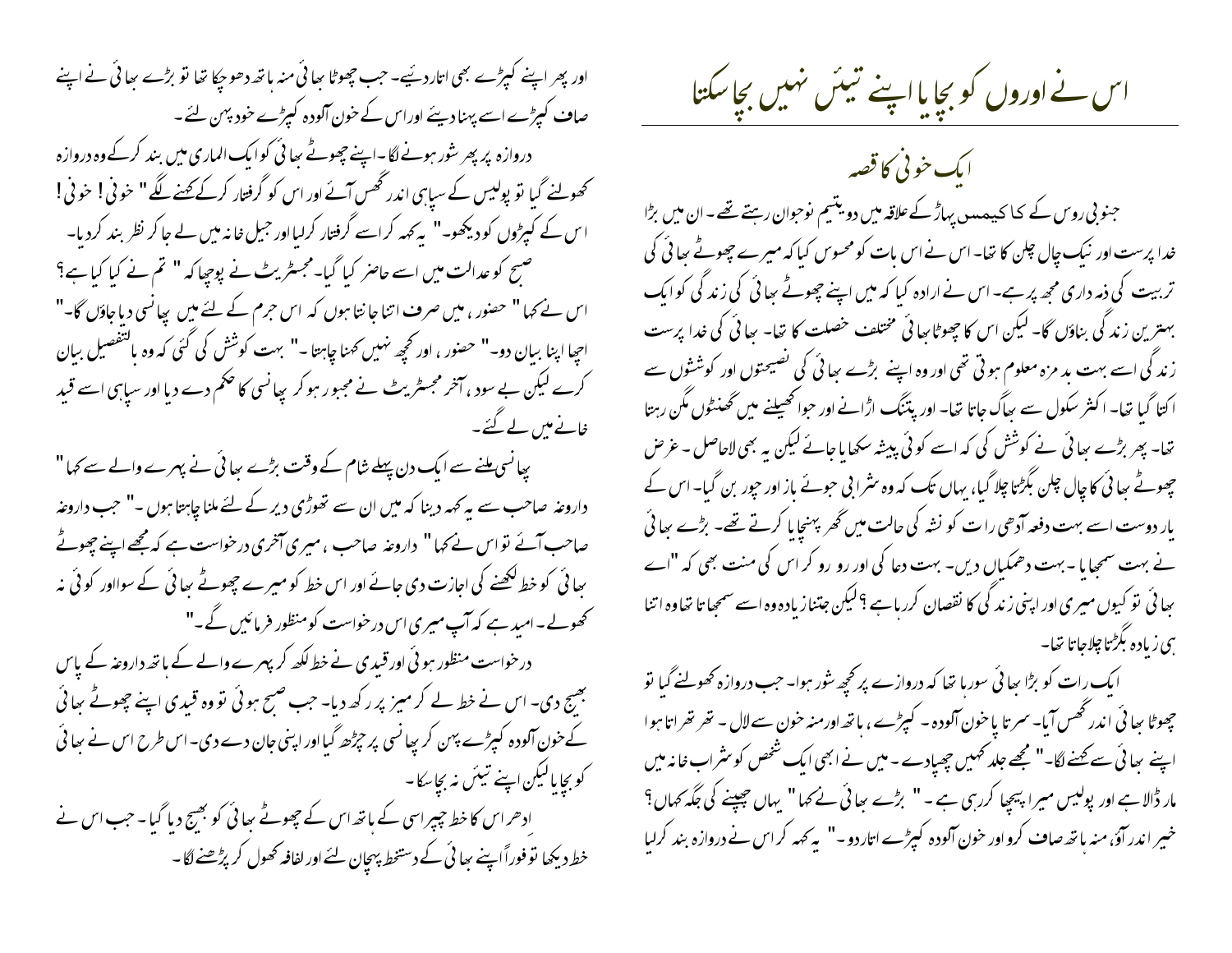بڑے بعا ئی نے چھوٹے کو بچایا،اپنے تیئں نہ بچاسکا۔قارئین کرام! اس بڑے ہجا ئی کی ما نند ہمارے منبی آقا ومولا سید نا عیسیٰ مسیح نے ہمارے گناہوں کے لئے صلیب پراپنی جان دی - چھوٹے ہیا ئی کی طرح ہمیں بھی گناہ کی سمزا کی نسبت تعلیم دی گئی ہے ۔ خدا تعالیٰ نے ہمیں بڑی صفا ئی سے بتایا ہے کہ گناہ کی مزدوری موت ہے اور کہ اس کی سمزا نہایت ہولنا ہے - لیکن ان یا توں کے سمجیانے سے ہم نہیں سمجھتے اور نہ ہی اپناچال چلن درست کرتے ہیں۔ نتیجہ یہ ہوتا ہے کہ ہم اپنی اور دوسروں کی زند کی کو گناہ کی زنجیروں سے جکڑ کر جہنم کے لائق ٹھہرتے بیں۔ ہم دھوکہ دے کر سچائی کا خون کرتے بیں، ناپا کی کے فعلوں سے پاکیز گی کا ستیاناس ، بدی کرکے نیکی کو برباد اور بے انصافی اوررشوت سے انصاف کا حون کردیتے بیں۔عزیز قارئین ، کبا نیکی ،انصاف ، پاکیز کی اور سجائی کاحون کوئی چھوٹی سی بات ہے ؟ اس قسم کے خون کی سمزا <sub>خ</sub>دا تعالیٰ بہت خوفناک صورت میں بیان کرتا ہے۔ ہم گنہگار سچا ئی ، پاکپز کی اور محبت کے خو فی ثابت ہوئے بیں۔اس وجہ سے ہم پر سمزا کا تھم ہوچکا ہے۔لیکن نو بھی ہمارارب ہماری موت اور بلاکت سے خوش نہیں۔اس لئے وہ چاہتا ہے کہ گناہ کی سمزاسے ہمیں بچائے اورمعافی بخشے۔ گیکن معافی بخشنے کے لئے صروری ہے کہ وہ مجرم کی سمزا خودینہ اٹھائے ۔ حبوالسان کے گناہوں کومعاف کرنا چاہے ، صرور ہے کہ وہ ان کے گناہوں کا بدلہ خود دے ، کیونکہ حبو اوروں کو بچاتا ہے خود اس د کھہ اور نکلیف سے نہیں بچ سکتا ۔ حب سید ناعیبیٰ مسیح جانکنی کی حالت میں صلیب پرلٹکے ہوئے تھے توان کے ستانے والے انہیں ٹھٹھوں میں اڑاتے ہوئے کھنے لگے کہ اگر تم خدا تعالیٰ کے محبوب ہو نوصلیب پر سے اتراؤ ہم بھی ایمان لائیں۔ پھر سمر ہلا ہلا کر کھنے لگے۔" اس نے اوروں کو بچایا۔ اپنے تیٹس نہیں بچاسکتا۔" کیاخوب <sup>س</sup>حہا ! آپ کے دشمن نہیں جانتے تھے کہ انہی الفاظ پر انجیل کی حقیقت کا دارو مدار ہے۔ یہ نہ جانتے تھے کہ سینکڑوں عیسائی تبلیغ دین سیدناعیسیٰ مسح کی محبت کا ذکر کرتے ہوئے تبلیغ

"میرے عزیز چھوٹے سائی!" کل صبح میں تہمارے خون آلودہ کیپڑے پہنے تہمارے عوص اپنی جان دو ں گا۔ لیکن میں بڑی خوشی اور محبت سے اپنے آپ کو قربان کررہا ہوں۔ کیونکہ مجھے کامل امید ہے کہ تم میرے انصاف اور بے داغ کپڑے پہن کر ایسی زند کی بسر کروگے جس سے میرے خاندان اور میرے نام کی عزت ہو گی اور میری اس محبت کی باد میں تم اپنے گناہوں کو ترک کې که

تہارا ہےائی۔" خط پڑھتے ہی چھوٹے ہعائی کے دل پر اتنا اثرا ہوا کہ وہ منہ کے بل گر پڑا اور زار زار رونے لگا۔ پھر دوڑ کر جیل خانہ کی طرف گیااور اپنے ہیا ٹی کا خط داروعہ صاحب کو دکھا کرکھنے لگا" افسوس ، افسوس کہ میں اپنے بڑے ہیا ئی کی موت کا باعث ہوا۔ میں بھی کیوں نہ بیانسی دیا جاؤں - میں ہر گز زندہ رہنے کا حقدار نہیں۔" عرِّ ص چھوٹے ہیا ئی کو بھی مجسٹریٹ کے سامنے عدالت میں حاصر کیا گیا اور اس نے ساری واردات کہہ سنائی ۔ مجسٹریٹ نے حاکم بالا سے مشورہ کرکے یہ فیصلہ سنا ما کہ " بڑے سائی کی عجیب وعریب اور پر محبت قربانی کی تحسین وآفرین کرتے ہوئے ہمارا یہی فیصلہ ہے کہ اگر یہ نوحوان اپنے سائی کی محبت اور قریا ٹی کو باد رکھتے ہوئے آئندہ اپنی زند گی کو سدھارے اور نیک چال چلن اختیار کرے تو ہم سزا کا فتویٰ

چھوٹے ہیا ئی نے رو رو کر <sub>ک</sub>ھا " حج صاحب ،میں کیسے دو مارہ ان گناہوں کی طر**ف م**ائل ہوسکتاہوں حن کےسبب سے میرے عزیز سائی نے اپنی جان میرے بدلے قربان کردی؟" اس کے جان پہچان پہ کہتے ہیں کہ اسی دن سے اس کا چال چلن بالکل تبدیل ہو گیا اور ایسی بے عیب اور پاک زند کی بسر کرنے لگا کہ نیکی ، دیانت داری ، <sup>م</sup>ثرا<sup>ف</sup>ت اور خدا پرستی میں اپنے ہجا ئی پر بھی سبقت لے گیا۔